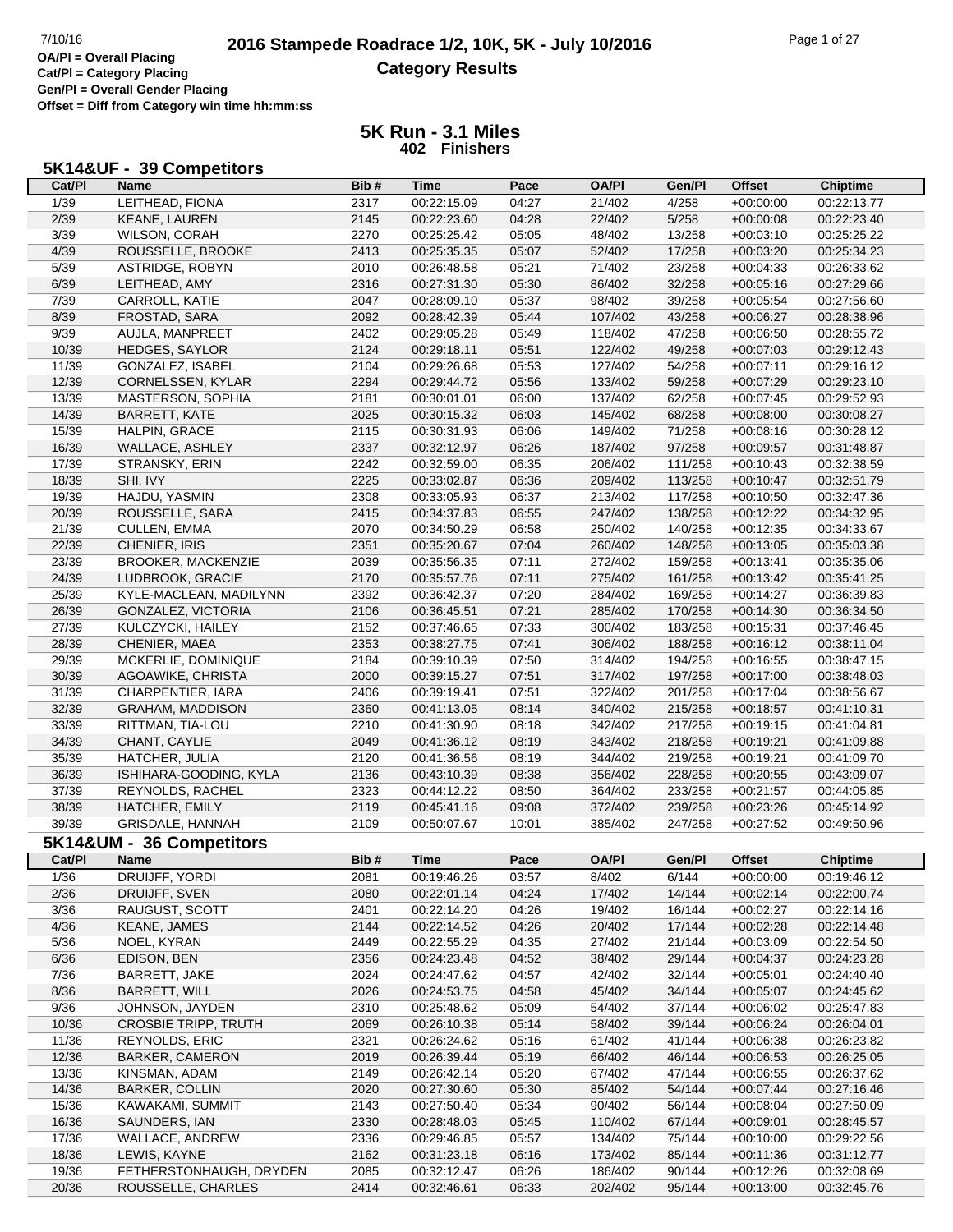**Offset = Diff from Category win time hh:mm:ss**

| 5K14&UM - 36 Competitors |  |  |
|--------------------------|--|--|
|--------------------------|--|--|

| Cat/PI         | Name                             | Bib#         | <b>Time</b>                | Pace           | <b>OA/PI</b>       | Gen/Pl             | <b>Offset</b>              | <b>Chiptime</b>            |
|----------------|----------------------------------|--------------|----------------------------|----------------|--------------------|--------------------|----------------------------|----------------------------|
| 21/36          | HEDGES, CARSON                   | 2121         | 00:33:20.54                | 06:40          | 220/402            | 97/144             | $+00:13:34$                | 00:33:14.21                |
| 22/36          | <b>COLTRIN, MICHAEL</b>          | 2440         | 00:33:37.32                | 06:43          | 226/402            | 100/144            | $+00:13:51$                | 00:33:24.22                |
| 23/36          | FUNK, CAVENCE                    | 2305         | 00:33:40.99                | 06:44          | 227/402            | 101/144            | $+00:13:54$                | 00:33:16.09                |
| 24/36          | COLTRIN, MATTHEW                 | 2441         | 00:33:41.64                | 06:44          | 228/402            | 102/144            | $+00:13:55$                | 00:33:27.52                |
| 25/36          | MCCLARTY, BOSTON                 | 2437         | 00:33:47.26                | 06:45          | 229/402            | 103/144            | $+00:14:01$                | 00:33:33.14                |
| 26/36          | CHENIER, LIAM                    | 2352         | 00:37:18.98                | 07:27          | 293/402            | 117/144            | $+00:17:32$                | 00:37:01.57                |
| 27/36          | KAWAKAMI, MERRIT                 | 2142         | 00:40:41.07                | 08:08          | 337/402            | 125/144            | $+00:20:54$                | 00:40:37.31                |
| 28/36          | LAPPALAINEN, CALE                | 2158         | 00:41:57.09                | 08:23          | 348/402            | 126/144            | $+00:22:10$                | 00:41:52.90                |
| 29/36          | GLAZ, YVAN                       | 2102         | 00:42:47.88                | 08:33          | 352/402            | 127/144            | $+00:23:01$                | 00:42:22.43                |
| 30/36          | RAE-ROBINSON, HUGH               | 2207         | 00:43:08.50                | 08:37          | 354/402            | 128/144            | $+00:23:22$                | 00:42:47.09                |
| 31/36          | CHANT, COLSON                    | 2050         | 00:45:45.81                | 09:09          | 373/402            | 134/144            | $+00:25:59$                | 00:45:18.95                |
| 32/36          | DOUCETTE, LIKE                   | 2077         | 00:46:02.95                | 09:12          | 375/402            | 135/144            | $+00:26:16$                | 00:45:48.27                |
| 33/36          | AGOAWIKE, PRESTON                | 2002         | 00:50:55.59                | 10:11          | 389/402            | 139/144            | $+00:31:09$                | 00:50:28.44                |
| 34/36          | CULLINGHAM, EWAN                 | 2297         | 00:52:29.45                | 10:29          | 391/402            | 140/144            | $+00:32:43$                | 00:51:49.19                |
| 35/36          | STADEL, ADRIAN                   | 2233         | 00:56:04.40                | 11:12          | 395/402            | 142/144            | $+00:36:18$                | 00:55:19.42                |
| 36/36          | STADEL, JONATHON                 | 2234         | 00:57:40.10                | 11:32          | 398/402            | 143/144            | $+00:37:53$                | 00:56:53.89                |
|                |                                  |              |                            |                |                    |                    |                            |                            |
|                | 5K15-19F - 8 Competitors         |              |                            |                |                    |                    |                            |                            |
| Cat/PI         | <b>Name</b>                      | Bib#         | <b>Time</b>                | Pace           | <b>OA/PI</b>       | Gen/Pl             | <b>Offset</b>              | <b>Chiptime</b>            |
| 1/8            | <b>WALLACE, STEPHANIE</b>        | 2339         | 00:25:53.20                | 05:10          | 56/402             | 18/258             | $+00:00:00$                | 00:25:28.30                |
| 2/8            | WALLACE, TARA                    | 2262         | 00:26:51.46                | 05:22          | 74/402             | 24/258             | $+00:00:58$                | 00:26:51.46                |
| 3/8            | MORRISON, BAILEY                 | 2190         | 00:26:52.02                | 05:22          | 75/402             | 25/258             | $+00:00:58$                | 00:26:48.21                |
| 4/8            | TUCKER, DANELLE MARIE            | 2252         | 00:27:30.14                | 05:30          | 84/402             | 31/258             | $+00:01:36$                | 00:27:28.27                |
| 5/8            | LUDBROOK, HANNAH                 | 2171         | 00:35:47.85                | 07:09          | 270/402            | 157/258            | $+00:09:54$                | 00:35:31.34                |
| 6/8            | BARKER, JADE                     | 2021         | 00:36:12.58                | 07:14          | 279/402            | 165/258            | $+00:10:19$                | 00:35:53.37                |
| 7/8            | AGOAWIKE, UGOCHI                 | 2003         | 00:39:15.35                | 07:51          | 318/402            | 198/258            | $+00:13:22$                | 00:38:48.77                |
| 8/8            | <b>BAPTISTE, TOBI</b>            | 2434         | 00:44:13.20                | 08:50          | 365/402            | 234/258            | $+00:18:20$                | 00:44:03.55                |
|                | 5K15-19M - 7 Competitors         |              |                            |                |                    |                    |                            |                            |
| Cat/PI         | <b>Name</b>                      | Bib#         | <b>Time</b>                | Pace           | <b>OA/PI</b>       | Gen/Pl             | <b>Offset</b>              | <b>Chiptime</b>            |
| 1/7            | CORNELSSEN, RILEY                | 2442         | 00:21:22.46                | 04:16          | 14/402             | 11/144             | $+00:00:00$                | 00:21:20.27                |
| 2/7            | <b>BOULTER, DANIEL</b>           | 2036         | 00:21:43.64                | 04:20          | 16/402             | 13/144             | $+00:00:21$                | 00:21:34.77                |
| 3/7            | MOYNIHAN, CONNOR                 | 2191         | 00:22:07.18                | 04:25          | 18/402             | 15/144             | $+00:00:44$                | 00:22:01.44                |
| 4/7            | ISHIHARA-GOODING, KEITH          | 2135         | 00:22:47.37                | 04:33          | 25/402             | 19/144             | $+00:01:24$                | 00:22:44.52                |
| 5/7            | SCHWINDT, LOGAN                  | 2218         | 00:28:16.56                | 05:39          | 101/402            | 60/144             | $+00:06:54$                | 00:28:07.90                |
| 6/7            | CHEN, QING                       | 2056         | 00:28:43.28                | 05:44          | 108/402            | 65/144             | $+00:07:20$                | 00:28:31.43                |
| 7/7            |                                  |              |                            | 12:53          | 402/402            | 144/144            | $+00:43:04$                |                            |
|                |                                  |              |                            |                |                    |                    |                            |                            |
|                | <b>WELLS, AUSTIN</b>             | 2266         | 01:04:27.06                |                |                    |                    |                            | 01:04:24.27                |
|                | 5K20-29F - 34 Competitors        |              |                            |                |                    |                    |                            |                            |
| Cat/PI         | <b>Name</b>                      | Bib#         | <b>Time</b>                | Pace           | <b>OA/PI</b>       | Gen/Pl             | Offset                     | <b>Chiptime</b>            |
| 1/34           | PYKE, BRIDGET                    | 2412         | 00:18:31.53                | 03:42          | 5/402              | 1/258              | $+00:00:00$                | 00:18:30.87                |
| 2/34           | KANUKA, GLORIA                   | 2450         | 00:18:43.30                | 03:44          | 6/402              | 2/258              | $+00:00:11$                | 00:18:42.59                |
| $\frac{3}{34}$ | KURPJUWEIT, PAIGE                | 2153         | 00:22:57.18                | 04:35          | 28/402             | 7/258              | $+00:04:25$                | 00:22:46.80                |
| 4/34           | YOUNG, GEORGIA                   | 2397         | 00:23:17.11                | 04:39          | 29/402             | 8/258              | $+00:04:45$                | 00:22:56.69                |
| 5/34           | KIRKER, KATIE                    | 2390         | 00:24:44.07                | 04:56          | 41/402             | 10/258             | $+00:06:12$                | 00:24:40.24                |
| 6/34           | VAN SANT, LEAH                   | 2381         | 00:25:07.16                | 05:01          | 46/402             | 12/258             | $+00:06:35$                | 00:24:46.22                |
| 7/34           | DACQUISTO, VANESSA               | 2299         | 00:26:13.80                | 05:14          | 59/402             | 20/258             | $+00:07:42$                | 00:26:09.36                |
| 8/34           | DUNN, HOLLY                      | 2443         | 00:27:48.15                | 05:33          | 89/402             | 34/258             | $+00:09:16$                | 00:27:28.72                |
| 9/34           | PIERCY, VENESSA                  | 2204         | 00:29:01.15                | 05:48          | 114/402            | 44/258             | $+00:10:29$                | 00:28:51.56                |
| 10/34          | SQUIRE, SIMONA                   | 2232         | 00:29:20.88                | 05:52          | 125/402            | 52/258             | $+00:10:49$                | 00:29:00.84                |
| 11/34          | POIRIER, ROSEMARY                | 2379         | 00:30:12.38                | 06:02          | 142/402            | 66/258             | $+00:11:40$                | 00:30:03.08                |
| 12/34          | GRYCKIEWICZ, DANIELLE            | 2110         | 00:30:13.97                | 06:02          | 143/402            | 67/258             | $+00:11:42$                | 00:30:12.84                |
| 13/34          | WATSON, ALEXANDRA                | 2342         | 00:30:35.13                | 06:07          | 151/402            | 73/258             | $+00:12:03$                | 00:30:07.45                |
| 14/34          | <b>BROWN, EMMA</b>               | 2405         | 00:31:18.23                | 06:15          | 170/402            | 86/258             | $+00:12:46$                | 00:31:10.94                |
| 15/34          | <b>WESTOVER, EMILY</b>           | 2457         | 00:32:09.05                | 06:25          | 185/402            | 96/258             | $+00:13:37$                | 00:32:09.05                |
| 16/34          | RUSH, LOUISE                     | 2368         | 00:32:47.09                | 06:33          | 203/402            | 108/258            | $+00:14:15$                | 00:32:39.95                |
| 17/34          | RYAN, COLLEEN                    | 2215         | 00:33:07.19                | 06:37          | 214/402            | 118/258            | $+00:14:35$                | 00:32:53.61                |
| 18/34          | LIN, HELENA                      | 2169         | 00:33:58.15                | 06:47          | 232/402            | 127/258            | $+00:15:26$                | 00:33:28.73                |
| 19/34          | KOUYATE, AICHA                   | 2312         | 00:34:28.23                | 06:53          | 241/402            | 133/258            | $+00:15:56$                | 00:34:22.23                |
| 20/34          | <b>WILSON, MADDIE</b>            | 2346         | 00:34:32.51                | 06:54          | 244/402            | 136/258            | $+00:16:00$                | 00:34:27.33                |
| 21/34          | BERNARD, LISA                    | 2289         | 00:34:32.70                | 06:54          | 245/402            | 137/258            | $+00:16:01$                | 00:34:27.16                |
| 22/34<br>23/34 | LEWIS, KELSEY<br>COOK, MACKENZIE | 2163<br>2062 | 00:35:23.87<br>00:35:24.09 | 07:04<br>07:04 | 262/402<br>263/402 | 150/258<br>151/258 | $+00:16:52$<br>$+00:16:52$ | 00:35:08.61<br>00:35:08.55 |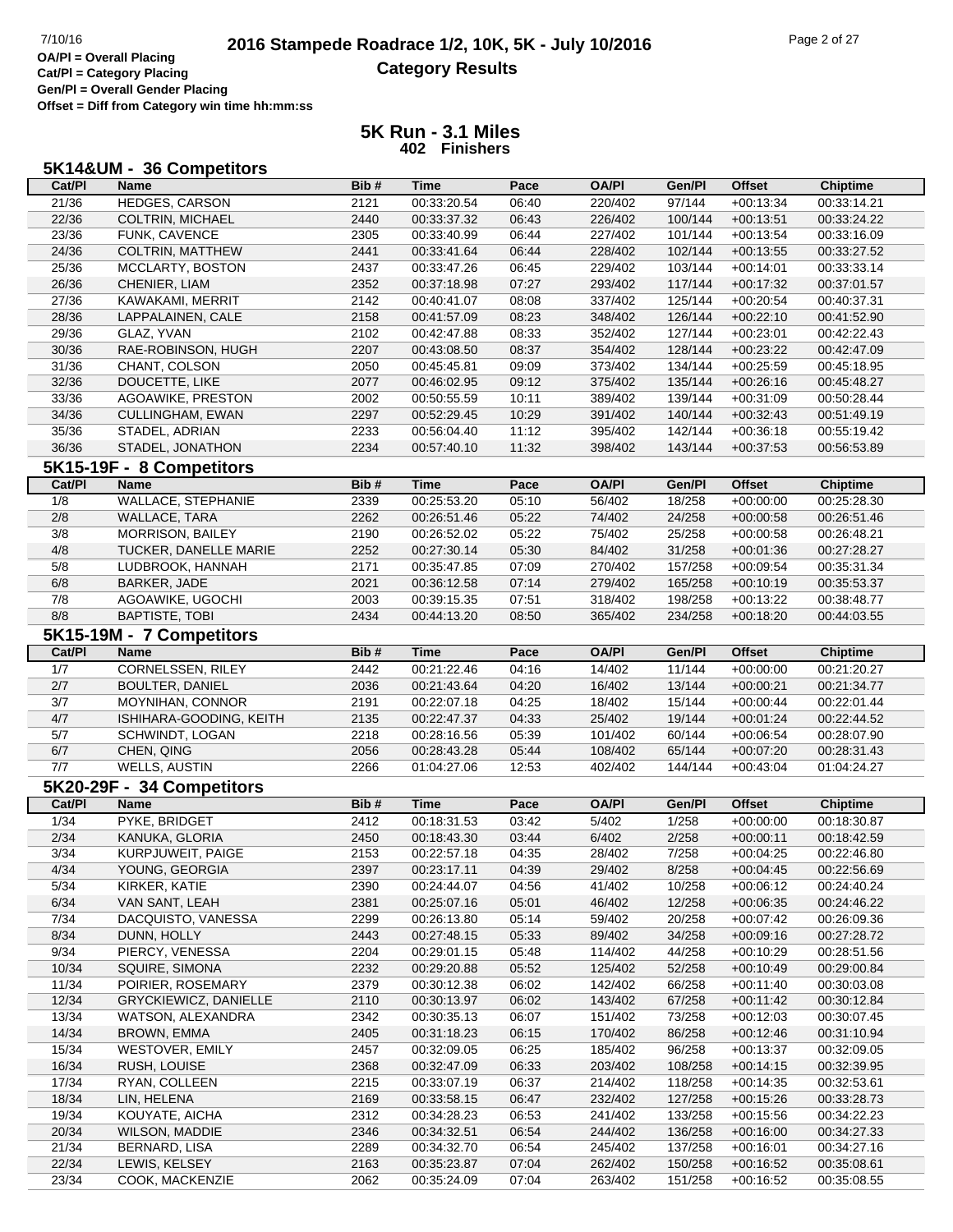**Offset = Diff from Category win time hh:mm:ss**

|                | 5K20-29F - 34 Competitors |      |             |       |              |         |               |                 |
|----------------|---------------------------|------|-------------|-------|--------------|---------|---------------|-----------------|
| Cat/PI         | <b>Name</b>               | Bib# | <b>Time</b> | Pace  | <b>OA/PI</b> | Gen/PI  | <b>Offset</b> | <b>Chiptime</b> |
| 24/34          | CHARLEBOIS, SARAH         | 2054 | 00:35:35.32 | 07:07 | 265/402      | 152/258 | $+00:17:03$   | 00:35:04.62     |
| 25/34          | <b>UONG, SHERRY</b>       | 2253 | 00:37:08.29 | 07:25 | 289/402      | 173/258 | $+00:18:36$   | 00:36:59.11     |
| 26/34          | <b>BAPTISTE, TERRI</b>    | 2433 | 00:37:08.85 | 07:25 | 290/402      | 174/258 | $+00:18:37$   | 00:36:58.92     |
| 27/34          | HADDEN, KRISTINA          | 2113 | 00:37:40.46 | 07:32 | 299/402      | 182/258 | $+00:19:08$   | 00:37:12.70     |
| 28/34          | BALDWIN, AMANDA           | 2016 | 00:39:13.47 | 07:50 | 316/402      | 196/258 | $+00:20:41$   | 00:38:46.31     |
| 29/34          | GHELFI, NICOLE            | 2095 | 00:39:23.64 | 07:52 | 324/402      | 203/258 | $+00:20:52$   | 00:39:18.33     |
| 30/34          | ZOETEMAN, MERCEDES        | 2280 | 00:39:34.23 | 07:54 | 325/402      | 204/258 | $+00:21:02$   | 00:39:34.23     |
| 31/34          | SADDLEBACK, TEDDI         | 2421 | 00:42:59.88 | 08:35 | 353/402      | 226/258 | $+00:24:28$   | 00:42:49.95     |
| 32/34          | HEWITT, KIRSTEN           | 2127 | 00:44:32.34 | 08:54 | 370/402      | 237/258 | $+00:26:00$   | 00:44:13.85     |
| 33/34          | <b>BURYLO, MICHELLE</b>   | 2045 | 00:48:09.92 | 09:37 | 381/402      | 243/258 | $+00:29:38$   | 00:47:52.81     |
| 34/34          | SHERMAN, RHEANNE          | 2224 | 00:48:44.14 | 09:44 | 382/402      | 244/258 | $+00:30:12$   | 00:48:18.14     |
|                | 5K20-29M - 13 Competitors |      |             |       |              |         |               |                 |
| Cat/PI         | <b>Name</b>               | Bib# | Time        | Pace  | <b>OA/PI</b> | Gen/Pl  | <b>Offset</b> | <b>Chiptime</b> |
| 1/13           | WITTIG, LUC               | 2447 | 00:17:17.60 | 03:27 | 1/402        | 1/144   | $+00:00:00$   | 00:17:16.80     |
| 2/13           | KONDRO, DOUGLAS           | 2426 | 00:17:25.97 | 03:29 | 2/402        | 2/144   | $+00:00:08$   | 00:17:24.78     |
| 3/13           | KONDRO, MICHAEL           | 2425 | 00:17:26.88 | 03:29 | 3/402        | 3/144   | $+00:00:09$   | 00:17:25.69     |
| 4/13           | HIGGINS, BENJAMIN         | 2128 | 00:24:48.99 | 04:57 | 43/402       | 33/144  | $+00:07:31$   | 00:24:44.29     |
| 5/13           | VAN SANT, MAX             | 2256 | 00:25:45.26 | 05:09 | 53/402       | 36/144  | $+00:08:27$   | 00:25:40.97     |
| 6/13           | PIERCY, NICK              | 2203 | 00:26:27.70 | 05:17 | 62/402       | 42/144  | $+00:09:10$   | 00:26:17.90     |
| 7/13           | <b>SCHIERMAN, BRETT</b>   | 2216 | 00:26:32.42 | 05:18 | 64/402       | 44/144  | $+00:09:14$   | 00:26:20.36     |
| 8/13           | VAN SANT, CHASE           | 2255 | 00:27:19.20 | 05:27 | 82/402       | 52/144  | $+00:10:01$   | 00:26:58.75     |
| 9/13           | SHERMAN, MICHAEL          | 2223 | 00:28:06.05 | 05:37 | 97/402       | 59/144  | $+00:10:48$   | 00:27:54.81     |
| 10/13          | ASSEN, SCOTT              | 2284 | 00:28:36.41 | 05:43 | 104/402      | 63/144  | $+00:11:18$   | 00:28:17.58     |
| 11/13          | GILJE-ALLAN, DYLAN        | 2099 | 00:28:44.16 | 05:44 | 109/402      | 66/144  | $+00:11:26$   | 00:28:27.65     |
| 12/13          | ANDERSON, TAYLOR          | 2004 | 00:29:14.10 | 05:50 | 120/402      | 72/144  | $+00:11:56$   | 00:29:01.12     |
| 13/13          | LIN, EDVIN                | 2168 | 00:33:58.65 | 06:47 | 233/402      | 106/144 | $+00:16:41$   | 00:33:29.41     |
|                | 5K30-39F - 81 Competitors |      |             |       |              |         |               |                 |
| Cat/PI         | <b>Name</b>               | Bib# | <b>Time</b> | Pace  | <b>OA/PI</b> | Gen/PI  | <b>Offset</b> | <b>Chiptime</b> |
| $\frac{1}{81}$ | WARD, KRISTY              | 2263 | 00:23:25.67 | 04:41 | 30/402       | 9/258   | $+00:00:00$   | 00:23:22.74     |
| 2/81           | HAMILTON INGLIS, JENNIFER | 2361 | 00:25:29.21 | 05:05 | 49/402       | 14/258  | $+00:02:03$   | 00:25:27.41     |
| 3/81           | <b>GAULD, TAMARA</b>      | 2307 | 00:25:59.49 | 05:11 | 57/402       | 19/258  | $+00:02:33$   | 00:25:58.36     |
| 4/81           | <b>KEITH, DOROTHY</b>     | 2146 | 00:26:43.34 | 05:20 | 68/402       | 21/258  | $+00:03:17$   | 00:26:40.23     |
| 5/81           | ELLIOTT, JENNIFER         | 2386 | 00:26:47.52 | 05:21 | 70/402       | 22/258  | $+00:03:21$   | 00:26:40.96     |
| 6/81           | DENG, JIN                 | 2074 | 00:26:52.36 | 05:22 | 76/402       | 26/258  | $+00:03:26$   | 00:26:40.82     |
| 7/81           | <b>WALKER, TENNILLE</b>   | 2261 | 00:27:02.00 | 05:24 | 77/402       | 27/258  | $+00:03:36$   | 00:26:54.09     |
| 8/81           | LEE, CINDY                | 2315 | 00:27:05.28 | 05:25 | 80/402       | 30/258  | $+00:03:39$   | 00:26:59.68     |
| 9/81           | HONG, JULIE               | 2129 | 00:27:50.47 | 05:34 | 91/402       | 35/258  | $+00:04:24$   | 00:27:49.67     |
| 10/81          | DRYER, BRENDA             | 2303 | 00:27:50.86 | 05:34 | 92/402       | 36/258  | $+00:04:25$   | 00:27:35.40     |
| 11/81          | ILSLEY, SUSAN             | 2454 | 00:27:51.55 | 05:34 | 93/402       | 37/258  | $+00:04:25$   | 00:26:51.92     |
| 12/81          | KHAN, SAMEENA             | 2147 | 00:28:16.06 | 05:39 | 100/402      | 41/258  | $+00:04:50$   | 00:28:15.27     |
| 13/81          | SWANSON, NATALIE          | 2371 | 00:29:01.58 | 05:48 | 115/402      | 45/258  | $+00:05:35$   | 00:28:55.21     |
| 14/81          | ASHTON, JENNIFER          | 2007 | 00:29:04.32 | 05:48 | 116/402      | 46/258  | $+00:05:38$   | 00:28:36.96     |
| 15/81          | NIEBOER, MICHELLE         | 2455 | 00:29:23.65 | 05:52 | 126/402      | 53/258  | $+00:05:57$   | 00:28:23.75     |
| 16/81          | DOUCETTE, RACHEL          | 2355 | 00:29:36.02 | 05:55 | 130/402      | 57/258  | $+00:06:10$   | 00:29:24.10     |
| 17/81          | RUDDELL, NATASHA          | 2325 | 00:30:00.67 | 06:00 | 136/402      | 61/258  | $+00:06:35$   | 00:29:43.54     |
| 18/81          | LABOUCANE, MARIN          | 2154 | 00:30:02.42 | 06:00 | 138/402      | 63/258  | $+00:06:36$   | 00:29:50.56     |
| 19/81          | ZHAO, LEI                 | 2278 | 00:30:32.61 | 06:06 | 150/402      | 72/258  | $+00:07:06$   | 00:30:24.23     |
| 20/81          | <b>BEUTEL, LINDSAY</b>    | 2349 | 00:30:47.24 | 06:09 | 154/402      | 76/258  | $+00:07:21$   | 00:30:36.09     |
| 21/81          | RUDDELL, RACHEL           | 2326 | 00:30:50.29 | 06:10 | 156/402      | 78/258  | $+00:07:24$   | 00:30:32.70     |
| 22/81          | ILSLEY, HEATHER           | 2453 | 00:31:04.56 | 06:12 | 163/402      | 81/258  | $+00:07:38$   | 00:30:03.74     |
| 23/81          | ORACHESKI, KATIE          | 2431 | 00:31:05.77 | 06:13 | 165/402      | 82/258  | $+00:07:40$   | 00:30:46.34     |
| 24/81          | DOUCETTE, MELISSA         | 2302 | 00:31:18.61 | 06:15 | 171/402      | 87/258  | $+00:07:52$   | 00:31:09.50     |
| 25/81          | <b>WILSON, ANDREE</b>     | 2378 | 00:31:25.54 | 06:17 | 176/402      | 90/258  | $+00:07:59$   | 00:31:21.69     |
| 26/81          | <b>BOLETTA, GEORGE</b>    | 2093 | 00:31:46.54 | 06:21 | 179/402      | 93/258  | $+00:08:20$   | 00:31:37.81     |
| 27/81          | HUFFMAN, ALEKSANDRA       | 2132 | 00:32:15.78 | 06:27 | 189/402      | 98/258  | $+00:08:50$   | 00:32:00.14     |
| 28/81          | <b>CROSBIE, SARAH</b>     | 2068 | 00:32:16.28 | 06:27 | 190/402      | 99/258  | $+00:08:50$   | 00:32:09.95     |
| 29/81          | ROBERTS, JUDY-LYNN        | 2380 | 00:32:19.91 | 06:27 | 192/402      | 101/258 | $+00:08:54$   | 00:32:09.29     |
| 30/81          | <b>WILSON, LINDSAY</b>    | 2395 | 00:32:43.73 | 06:32 | 200/402      | 106/258 | $+00:09:18$   | 00:32:31.50     |
| 31/81          | GIBORSKI, NICOLE          | 2097 | 00:33:01.89 | 06:36 | 207/402      | 112/258 | $+00:09:36$   | 00:32:25.21     |
|                |                           |      |             |       |              |         |               |                 |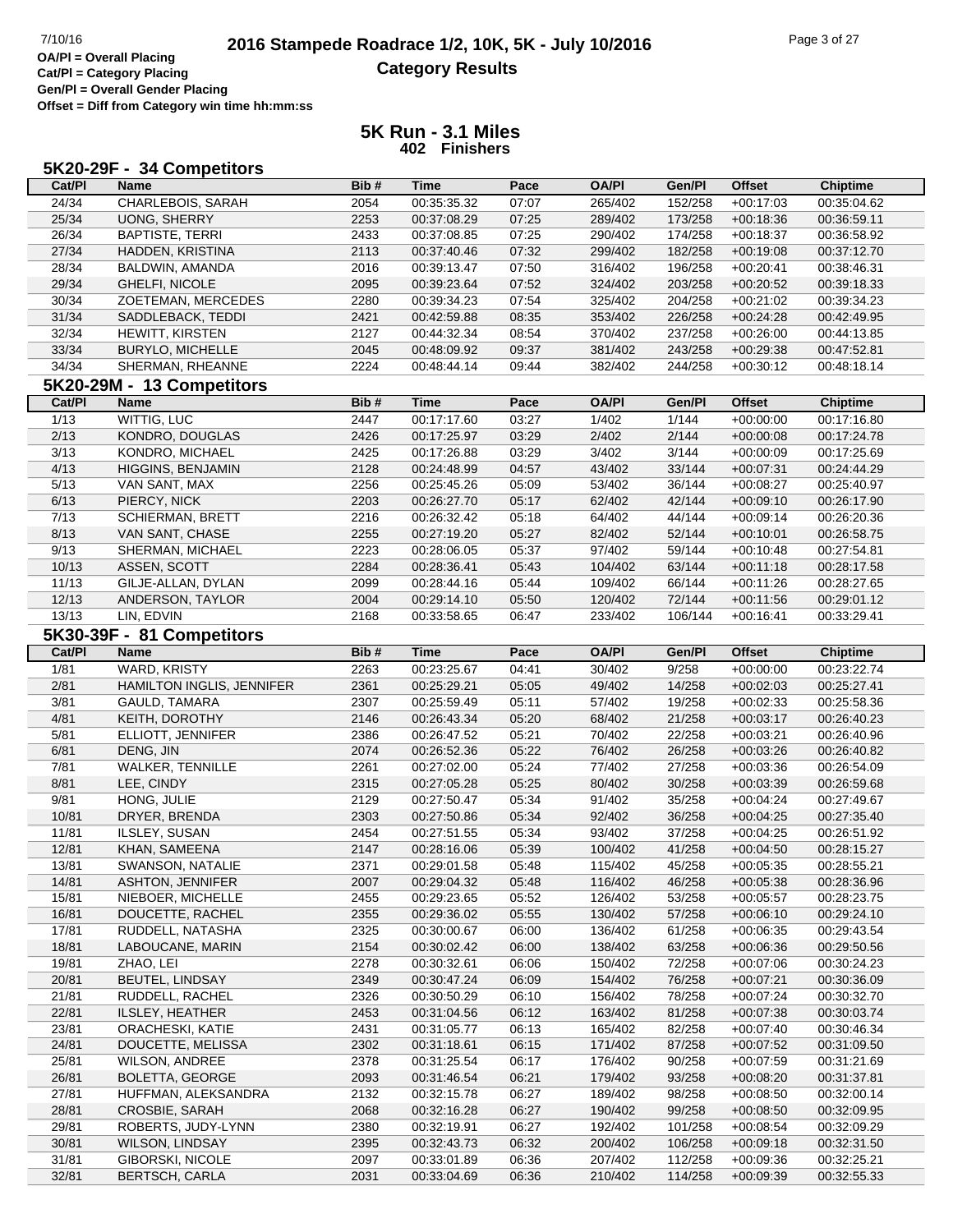**Offset = Diff from Category win time hh:mm:ss**

| 5K30-39F - 81 Competitors |
|---------------------------|
|---------------------------|

| Cat/PI | Name                      | Bib# | Time        | Pace  | <b>OA/PI</b> | Gen/Pl  | Offset        | <b>Chiptime</b> |
|--------|---------------------------|------|-------------|-------|--------------|---------|---------------|-----------------|
| 33/81  | LAMBROPOULOS, MARIANNA    | 2155 | 00:33:04.95 | 06:36 | 211/402      | 115/258 | $+00:09:39$   | 00:32:55.64     |
| 34/81  | SCHMIDT, NAJDA            | 2217 | 00:33:18.73 | 06:39 | 219/402      | 123/258 | $+00:09:53$   | 00:32:50.33     |
| 35/81  | <b>HAMILTON, LESLIE</b>   | 2116 | 00:33:30.44 | 06:42 | 222/402      | 124/258 | $+00:10:04$   | 00:33:03.28     |
| 36/81  | WILLMER, TAMMY            | 2269 | 00:34:09.17 | 06:49 | 237/402      | 130/258 | $+00:10:43$   | 00:33:33.77     |
| 37/81  | PAETHKE, ALLISON          | 2200 | 00:34:15.22 | 06:51 | 240/402      | 132/258 | $+00:10:49$   | 00:34:02.62     |
| 38/81  | WALKER, MICHELLE          | 2259 | 00:34:29.21 | 06:53 | 242/402      | 134/258 | $+00:11:03$   | 00:34:09.66     |
| 39/81  | DALZIEL, ANNA             | 2416 | 00:34:30.93 | 06:54 | 243/402      | 135/258 | $+00:11:05$   | 00:34:16.17     |
| 40/81  | WILLISKO, RANDI           | 2267 | 00:34:54.67 | 06:58 | 251/402      | 141/258 | $+00:11:29$   | 00:34:26.39     |
| 41/81  | <b>BOUDREAU, KRISTEN</b>  | 2035 | 00:34:54.97 | 06:58 | 253/402      | 142/258 | $+00:11:29$   | 00:34:35.76     |
| 42/81  | REIERSON, ALLISON         | 2209 | 00:35:02.45 | 07:00 | 255/402      | 144/258 | $+00:11:36$   | 00:34:55.62     |
| 43/81  | SMITH, CAMILLE            | 2228 | 00:35:05.96 | 07:01 | 256/402      | 145/258 | $+00:11:40$   | 00:34:53.96     |
| 44/81  | GOODWIN, BROOKE           | 2108 | 00:35:23.87 | 07:04 | 261/402      | 149/258 | $+00:11:58$   | 00:35:08.51     |
| 45/81  | MACDOUGALL, DEISE         | 2393 | 00:35:38.30 | 07:07 | 266/402      | 153/258 | $+00:12:12$   | 00:35:19.73     |
|        |                           |      |             |       |              |         |               |                 |
| 46/81  | MENDIZABAL, NIRBANA       | 2186 | 00:35:41.67 | 07:08 | 267/402      | 154/258 | $+00:12:16$   | 00:35:25.79     |
| 47/81  | <b>BOUCHARD, MICHELLE</b> | 2033 | 00:35:47.03 | 07:09 | 269/402      | 156/258 | $+00:12:21$   | 00:35:20.33     |
| 48/81  | NGUYEN, JUSTINE           | 2197 | 00:35:48.37 | 07:09 | 271/402      | 158/258 | $+00:12:22$   | 00:35:25.87     |
| 49/81  | BARRETT, DAWN             | 2023 | 00:36:18.38 | 07:15 | 281/402      | 166/258 | $+00:12:52$   | 00:36:10.69     |
| 50/81  | <b>IWASIW, NANCY</b>      | 2137 | 00:37:10.09 | 07:26 | 291/402      | 175/258 | $+00:13:44$   | 00:36:44.77     |
| 51/81  | MUTHUKUMRU, JODY          | 2367 | 00:37:38.73 | 07:31 | 298/402      | 181/258 | $+00:14:13$   | 00:37:28.29     |
| 52/81  | MASIN, TANIA              | 2179 | 00:38:12.15 | 07:38 | 302/402      | 185/258 | $+00:14:46$   | 00:37:37.23     |
| 53/81  | ATKINSON, JULIA           | 2286 | 00:38:24.67 | 07:40 | 304/402      | 186/258 | $+00:14:59$   | 00:37:46.49     |
| 54/81  | CAMPBELL, HEATHER         | 2350 | 00:38:27.71 | 07:41 | 305/402      | 187/258 | $+00:15:02$   | 00:38:11.00     |
| 55/81  | COCKBURN, JESSICA         | 2059 | 00:38:30.86 | 07:42 | 308/402      | 189/258 | $+00:15:05$   | 00:38:05.34     |
| 56/81  | EDWARDS, RACHAEL          | 2083 | 00:38:34.96 | 07:42 | 309/402      | 190/258 | $+00:15:09$   | 00:38:16.53     |
| 57/81  | TRAN, KELLY               | 2249 | 00:38:49.81 | 07:45 | 311/402      | 192/258 | $+00:15:24$   | 00:38:22.39     |
| 58/81  | FITZHENRY, TRACEY         | 2088 | 00:38:55.11 | 07:47 | 312/402      | 193/258 | $+00:15:29$   | 00:38:32.74     |
| 59/81  | MCKERLIE, NADIYA          | 2448 | 00:39:10.56 | 07:50 | 315/402      | 195/258 | $+00:15:44$   | 00:38:47.37     |
| 60/81  | MCCLARTY, SUSAN           | 2439 | 00:39:17.39 | 07:51 | 319/402      | 199/258 | $+00:15:51$   | 00:39:03.26     |
| 61/81  | CHARPENTIER, JENNIFER     | 2055 | 00:39:19.42 | 07:51 | 323/402      | 202/258 | $+00:15:53$   | 00:38:56.23     |
| 62/81  | <b>BUKOWICKI, MIRANDA</b> | 2044 | 00:39:41.64 | 07:56 | 330/402      | 206/258 | $+00:16:15$   | 00:39:06.65     |
| 63/81  | MACMILLAN, LEAH           | 2175 | 00:39:58.81 | 07:59 | 332/402      | 208/258 | $+00:16:33$   | 00:39:38.99     |
| 64/81  | MENGERINK, TAYA           | 2187 | 00:40:23.42 | 08:04 | 334/402      | 210/258 | $+00:16:57$   | 00:40:07.09     |
| 65/81  | LI, YAN                   | 2166 | 00:40:51.51 | 08:10 | 338/402      | 213/258 | $+00:17:25$   | 00:40:46.49     |
| 66/81  | GRAHAM, DANIELLE          | 2359 | 00:41:12.98 | 08:14 | 339/402      | 214/258 | $+00:17:47$   | 00:41:10.59     |
| 67/81  | TRAN, QUAN                | 2250 | 00:41:29.05 | 08:17 | 341/402      | 216/258 | $+00:18:03$   | 00:41:02.69     |
| 68/81  | SCHINDEL, RAENA           | 2369 | 00:41:40.53 | 08:20 | 346/402      | 221/258 | $+00:18:14$   | 00:41:09.76     |
| 69/81  | LAPPALAINEN, DEBBIE       | 2159 | 00:41:58.16 | 08:23 | 349/402      | 223/258 | $+00:18:32$   | 00:41:54.07     |
| 70/81  | GLAZ, JANE                | 2101 | 00:42:47.76 | 08:33 | 351/402      | 225/258 | $+00:19:22$   | 00:42:23.53     |
| 71/81  | SMITH, KIM                | 2229 | 00:43:19.00 | 08:39 | 357/402      | 229/258 | $+00:19:53$   | 00:42:56.43     |
| 72/81  | <b>ASHTON, KIMBERLY</b>   | 2008 | 00:43:53.51 | 08:46 | 360/402      | 230/258 | $+00:20:27$   | 00:43:25.29     |
| 73/81  | ROACH, PAMELA             | 2212 | 00:44:03.63 | 08:48 | 362/402      | 231/258 | $+00:20:37$   | 00:43:45.56     |
| 74/81  | D'ADAMO, ANGELA           | 2071 | 00:44:28.50 | 08:53 | 368/402      | 236/258 | $+00:21:02$   | 00:44:05.03     |
| 75/81  | SPADEMAN, TRISH           | 2230 | 00:47:32.32 | 09:30 | 377/402      | 241/258 | $+00:24:06$   | 00:46:46.83     |
| 76/81  | MARR, TIFFANY             | 2178 | 00:47:32.96 | 09:30 | 378/402      | 242/258 | $+00:24:07$   | 00:46:48.18     |
| 77/81  | WARD, REBECCA             | 2341 | 00:49:22.06 | 09:52 | 384/402      | 246/258 | $+00:25:56$   | 00:48:40.81     |
| 78/81  | CHAPMAN, DAWN             | 2051 | 00:50:08.82 | 10:01 | 386/402      | 248/258 | $+00:26:43$   | 00:50:08.82     |
| 79/81  | AGOAWIKE, MAURINE         | 2001 | 00:50:55.18 | 10:11 | 388/402      | 250/258 | $+00:27:29$   | 00:50:28.48     |
| 80/81  | SNELL, DIANA              | 2331 | 00:52:21.29 | 10:28 | 390/402      | 251/258 | $+00:28:55$   | 00:51:36.41     |
| 81/81  | STADEL, TANYA             | 2235 | 00:57:42.07 | 11:32 | 399/402      | 256/258 | $+00:34:16$   | 00:56:57.09     |
|        | 5K30-39M - 30 Competitors |      |             |       |              |         |               |                 |
| Cat/PI | Name                      | Bib# | <b>Time</b> | Pace  | <b>OA/PI</b> | Gen/Pl  | <b>Offset</b> | <b>Chiptime</b> |
|        |                           |      | 00:17:47.74 |       |              | 4/144   |               |                 |
| 1/30   | TOWNE, ANDREW             | 2458 |             | 03:33 | 4/402        |         | $+00:00:00$   | 00:17:47.40     |
| 2/30   | TOMEI, LUCAS              | 2247 | 00:19:20.30 | 03:52 | 7/402        | 5/144   | $+00:01:32$   | 00:19:16.91     |
| 3/30   | WEI, CHENG                | 2264 | 00:20:33.41 | 04:06 | 11/402       | 9/144   | $+00:02:45$   | 00:20:32.22     |
| 4/30   | MIDDLETON, ALEX           | 2364 | 00:21:00.10 | 04:12 | 12/402       | 10/144  | $+00:03:12$   | 00:20:58.50     |
| 5/30   | WALSH, BRAD               | 2340 | 00:21:24.47 | 04:16 | 15/402       | 12/144  | $+00:03:36$   | 00:21:20.66     |
| 6/30   | DENNY, ROBIN              | 2075 | 00:23:34.62 | 04:42 | 32/402       | 23/144  | $+00:05:46$   | 00:23:22.51     |
| 7/30   | DALZIEL, RYAN             | 2417 | 00:25:23.22 | 05:04 | 47/402       | 35/144  | $+00:07:35$   | 00:25:09.07     |
| 8/30   | STUBBS, MICHAEL           | 2332 | 00:26:34.48 | 05:18 | 65/402       | 45/144  | $+00:08:46$   | 00:26:22.49     |
| 9/30   | CONNORS, JOE              | 2398 | 00:27:40.89 | 05:32 | 88/402       | 55/144  | $+00:09:53$   | 00:27:31.58     |
| 10/30  | GIRALDO, FELIPE           | 2451 | 00:27:51.82 | 05:34 | 94/402       | 57/144  | $+00:10:04$   | 00:26:52.48     |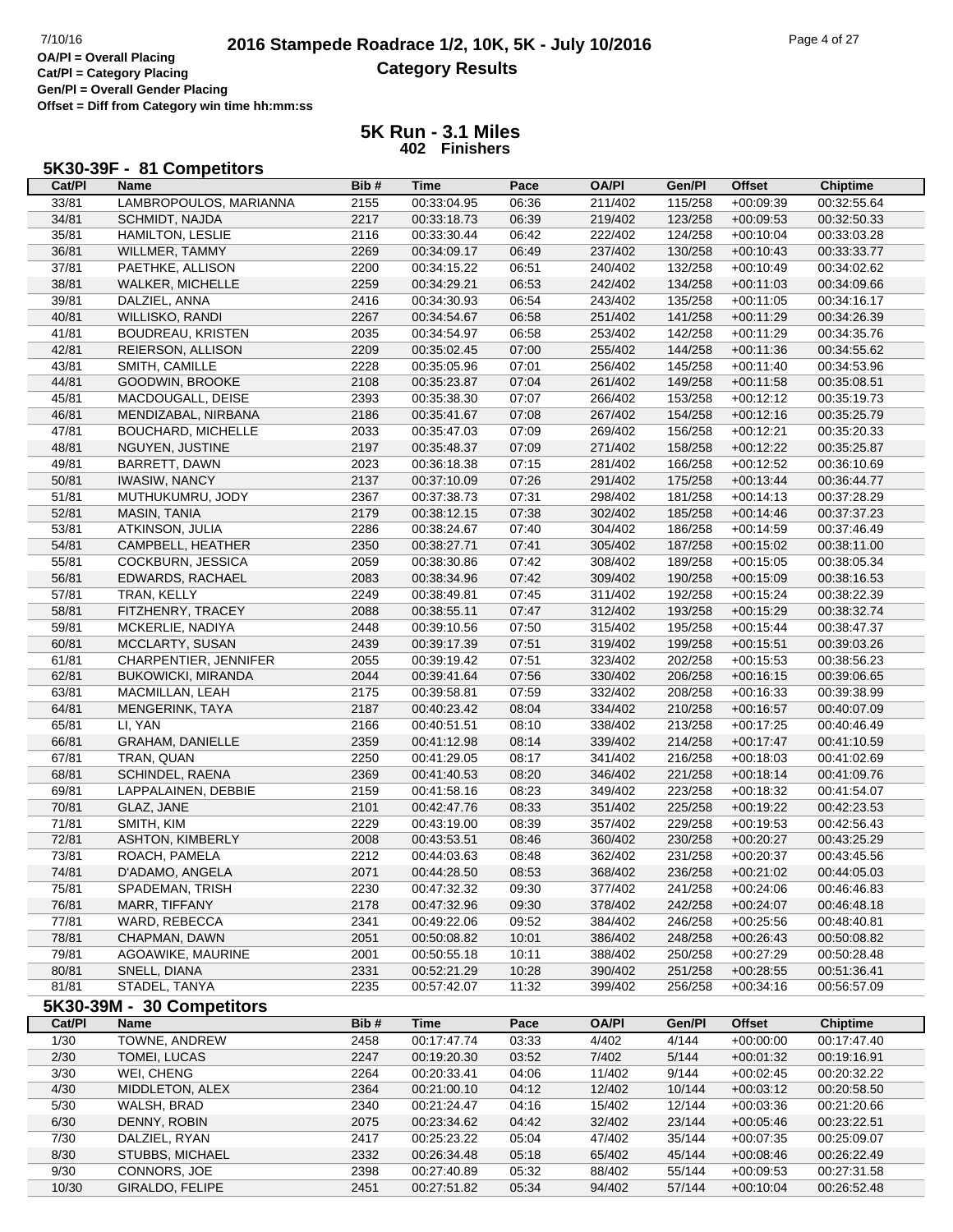**Offset = Diff from Category win time hh:mm:ss**

### **5K Run - 3.1 Miles 402 Finishers**

## **5K30-39M - 30 Competitors**

| Cat/PI         | Name                                      | Bib#         | <b>Time</b>                | Pace           | <b>OA/PI</b>       | Gen/Pl             | <b>Offset</b>              | <b>Chiptime</b>            |
|----------------|-------------------------------------------|--------------|----------------------------|----------------|--------------------|--------------------|----------------------------|----------------------------|
| 11/30          | HERNANDEZ, DAVID                          | 2420         | 00:29:05.01                | 05:49          | 117/402            | 71/144             | $+00:11:17$                | 00:29:05.01                |
| 12/30          | TOWNSEND, JEFF                            | 2333         | 00:30:27.95                | 06:05          | 148/402            | 78/144             | $+00:12:40$                | 00:27:27.95                |
| 13/30          | DORRIAN, ASHLEY                           | 2452         | 00:31:05.71                | 06:13          | 164/402            | 83/144             | $+00:13:17$                | 00:30:05.52                |
| 14/30          | CHARLEBOIS, JAMIE                         | 2053         | 00:31:11.83                | 06:14          | 168/402            | 84/144             | $+00:13:24$                | 00:30:41.13                |
| 15/30          | LAMOTHE, JEREMY                           | 2313         | 00:31:53.75                | 06:22          | 182/402            | 87/144             | $+00:14:06$                | 00:31:11.22                |
| 16/30          | <b>BANOS, ERIK</b>                        | 2017         | 00:31:57.14                | 06:23          | 183/402            | 88/144             | $+00:14:09$                | 00:31:41.79                |
| 17/30          | VON ENGELBRECHTE, ERIC                    | 2335         | 00:32:01.30                | 06:24          | 184/402            | 89/144             | $+00:14:13$                | 00:31:18.15                |
| 18/30          | <b>MORRIS, CHRIS</b>                      | 2320         | 00:32:29.41                | 06:29          | 195/402            | 93/144             | $+00:14:41$                | 00:32:22.77                |
| 19/30          | GIBORSKI, JASON                           | 2096         | 00:33:02.11                | 06:36          | 208/402            | 96/144             | $+00:15:14$                | 00:32:23.93                |
| 20/30          | MCCLARTY, JACK                            | 2438         | 00:33:28.23                | 06:41          | 221/402            | 98/144             | $+00:15:40$                | 00:33:15.13                |
| 21/30          | MAXWELL, ANDREW                           | 2182         | 00:33:50.02                | 06:46          | 230/402            | 104/144            | $+00:16:02$                | 00:33:28.61                |
| 22/30          | WITHELL, JOSH                             | 2396         | 00:34:00.16                | 06:48          | 234/402            | 107/144            | $+00:16:12$                | 00:33:17.96                |
| 23/30          | WILLMER, RYAN                             | 2268         | 00:34:09.43                | 06:49          | 238/402            | 108/144            | $+00:16:21$                | 00:33:31.20                |
| 24/30          | DECHANT, ANTHONY                          | 2300         | 00:34:49.86                | 06:57          | 249/402            | 110/144            | $+00:17:02$                | 00:34:06.71                |
| 25/30          | <b>ATKINSON, ERIC</b>                     | 2285         | 00:38:24.63                | 07:40          | 303/402            | 118/144            | $+00:20:36$                | 00:37:45.88                |
| 26/30          | COCKBURN, ROBERT                          | 2060         | 00:38:30.62                | 07:42          | 307/402            | 119/144            | $+00:20:42$                | 00:38:05.24                |
| 27/30          | GHELFI, MURILO                            | 2094         | 00:39:18.87                | 07:51          | 321/402            | 121/144            | $+00:21:31$                | 00:39:13.39                |
| 28/30          | <b>BURIL, CINDY</b>                       | 2291         | 00:39:40.10                | 07:56          | 329/402            | 124/144            | $+00:21:52$                | 00:39:28.85                |
| 29/30          | ROACH, CHRIS                              | 2211         | 00:44:02.95                | 08:48          | 361/402            | 131/144            | $+00:26:15$                | 00:43:44.76                |
| 30/30          | DOUCETTE, MARCEL                          | 2078         | 00:46:03.01                | 09:12          | 376/402            | 136/144            | $+00:28:15$                | 00:45:49.83                |
|                | 5K40-49F - 52 Competitors                 |              |                            |                |                    |                    |                            |                            |
| Cat/PI         | <b>Name</b>                               | Bib#         | <b>Time</b>                | Pace           | <b>OA/PI</b>       | Gen/Pl             | <b>Offset</b>              | Chiptime                   |
| $\frac{1}{52}$ | <b>HAMILTON, PAIGE</b>                    | 2117         | 00:24:49.45                | 04:57          | 44/402             | 11/258             | $+00:00:00$                | 00:24:41.50                |
| 2/52           | GILL, RANI                                | 2408         | 00:25:29.33                | 05:05          | 50/402             | 15/258             | $+00:00:39$                | 00:25:26.40                |
| 3/52           | DROUILLARD, KIM                           | 2079         | 00:25:31.22                | 05:06          | 51/402             | 16/258             | $+00:00:41$                | 00:25:27.45                |
| 4/52           | LEWIS, REBECCA                            | 2165         | 00:27:02.12                | 05:24          | 78/402             | 28/258             | $+00:02:12$                | 00:26:41.70                |
| 5/52           | ISHIHARA, MAMI                            | 2134         | 00:27:02.90                | 05:24          | 79/402             | 29/258             | $+00:02:13$                | 00:27:01.17                |
| 6/52           | <b>BOULTER, LEAH</b>                      | 2037         | 00:27:36.04                | 05:31          | 87/402             | 33/258             | $+00:02:46$                | 00:27:22.94                |
| 7/52           | TELANG, LISA                              | 2246         | 00:28:13.33                | 05:38          | 99/402             | 40/258             | $+00:03:23$                | 00:28:01.00                |
| 8/52           | MARSHALL, SARAH                           | 2411         | 00:29:11.28                | 05:50          | 119/402            | 48/258             | $+00:04:21$                | 00:28:53.21                |
| 9/52           | HEDGES, JO-ANN                            | 2123         | 00:29:18.19                | 05:51          | 123/402            | 50/258             | $+00:04:28$                | 00:29:12.51                |
| 10/52          | COONEY, CLAIRE                            | 2063         | 00:29:31.40                | 05:54          | 128/402            | 55/258             | $+00:04:41$                | 00:29:21.60                |
| 11/52          | <b>BEATTIE, MAEGEN</b>                    | 2027         | 00:30:10.20                | 06:02          | 141/402            | 65/258             | $+00:05:20$                | 00:30:03.37                |
| 12/52          | FASOLI TUCKER, CORINNE                    | 2084         | 00:30:52.47                | 06:10          | 158/402            | 80/258             | $+00:06:03$                | 00:30:38.35                |
| 13/52          | MCDONALD, JANELL                          | 2430         | 00:31:08.08                | 06:13          | 166/402            | 83/258             | $+00:06:18$                | 00:30:45.87                |
| 14/52          | CORNELSSEN, CHRISTA                       | 2293         | 00:31:20.35                | 06:16          | 172/402            | 88/258             | $+00:06:30$                | 00:30:59.06                |
| 15/52          | LEWIS, KARLENA                            | 2161         | 00:31:23.19                | 06:16          | 174/402            | 89/258             | $+00:06:33$                | 00:31:12.64                |
| 16/52          | GALE, LYNDA                               | 2306         | 00:31:41.35                | 06:20          | 178/402            | 92/258             | $+00:06:51$                | 00:31:21.62                |
| 17/52          | TONG, PATRICIA                            | 2248         | 00:31:52.84                | 06:22          | 181/402            | 95/258             | $+00:07:03$                | 00:31:29.69                |
| 18/52          | JILECKOVA, MARTINA                        | 2139         | 00:32:16.77                | 06:27          | 191/402            | 100/258            | $+00:07:27$                | 00:32:03.56                |
| 19/52          | JAMES, DEBRA                              | 2138         | 00:32:33.83                | 06:30          | 197/402            | 103/258            | $+00.07:44$                | 00:32:23.21                |
| 20/52          | FROSTAD, CHERYL                           | 2091         | 00:32:43.40                | 06:32          | 199/402            | 105/258            | $+00:07:53$                | 00:32:39.48                |
| 21/52          | BENNETT, MANDY                            | 2288         | 00:32:45.75                | 06:33          | 201/402            | 107/258            | $+00.07:56$                | 00:32:28.08                |
| 22/52          | STAIRS, NATASHA                           | 2436         | 00:32:51.77                | 06:34          | 204/402            | 109/258            | $+00:08:02$                | 00:32:44.14                |
| 23/52          | SANTOS, JOCELYN                           | 2329         | 00:33:05.09                | 06:37          | 212/402            | 116/258            | $+00:08:15$                | 00:32:57.86                |
| 24/52          | HALPIN, BETH                              | 2114         | 00:33:07.49                | 06:37          | 215/402            | 119/258            | $+00:08:18$                | 00:32:46.26                |
| 25/52          | FETHERSTONHAUGH, MELISSA                  | 2087         | 00:33:07.65                | 06:37          | 216/402            | 120/258            | $+00:08:18$                | 00:32:45.82                |
| 26/52          | MULDER, TRISH                             | 2193         | 00:33:11.47                | 06:38          | 217/402            | 121/258            | $+00:08:22$                | 00:32:47.50                |
| 27/52          | ROSCA, ELVIRA                             | 2214         | 00:33:36.35                | 06:43          | 225/402            | 126/258            | $+00:08:46$                | 00:33:26.31                |
| 28/52          | LOCKE, NANCY                              | 2410         | 00:34:05.06                | 06:49          | 235/402            | 128/258            | $+00:09:15$                | 00:33:45.10                |
| 29/52          | MULDER, LAURA                             | 2192         | 00:34:11.72                | 06:50          | 239/402            | 131/258            | $+00:09:22$                | 00:33:47.83                |
| 30/52          | CEJALVO, KATHRYN                          | 2292         | 00:35:16.02                | 07:03          | 258/402            | 146/258            | $+00:10:26$                | 00:35:05.58                |
| 31/52<br>32/52 | DENG, AN                                  | 2073         | 00:35:17.64                | 07:03          | 259/402            | 147/258<br>155/258 | $+00:10:28$                | 00:35:05.64                |
|                | SHOEBRIDGE, MICHELLE                      | 2226         | 00:35:42.83                | 07:08          | 268/402            |                    | $+00:10:53$                | 00:35:35.92                |
| 33/52<br>34/52 | <b>BROOKER, SHANNON</b><br>FESYK, SHAWNIE | 2040<br>2358 | 00:35:56.46<br>00:36:06.30 | 07:11<br>07:13 | 273/402<br>276/402 | 160/258<br>162/258 | $+00:11:07$<br>$+00:11:16$ | 00:35:34.70<br>00:35:33.38 |
| 35/52          | SEWARD, SHARON                            | 2220         | 00:36:10.86                | 07:14          | 277/402            | 163/258            |                            | 00:35:57.12                |
| 36/52          | MOORE, HEATHER                            | 2319         | 00:36:32.40                | 07:18          | 282/402            | 167/258            | $+00:11:21$<br>$+00:11:42$ | 00:36:14.51                |
| 37/52          | GONZALEZ, LAURA                           | 2105         | 00:36:45.74                | 07:21          | 286/402            | 171/258            | $+00:11:56$                | 00:36:35.18                |
| 38/52          | GREER, SHAUNA                             | 2409         | 00:36:59.19                | 07:23          | 287/402            | 172/258            | $+00:12:09$                | 00:36:51.84                |
| 39/52          | MACDONALD, KRISTEN                        | 2172         | 00:37:25.09                | 07:29          | 294/402            | 177/258            | $+00:12:35$                | 00:37:02.97                |
|                |                                           |              |                            |                |                    |                    |                            |                            |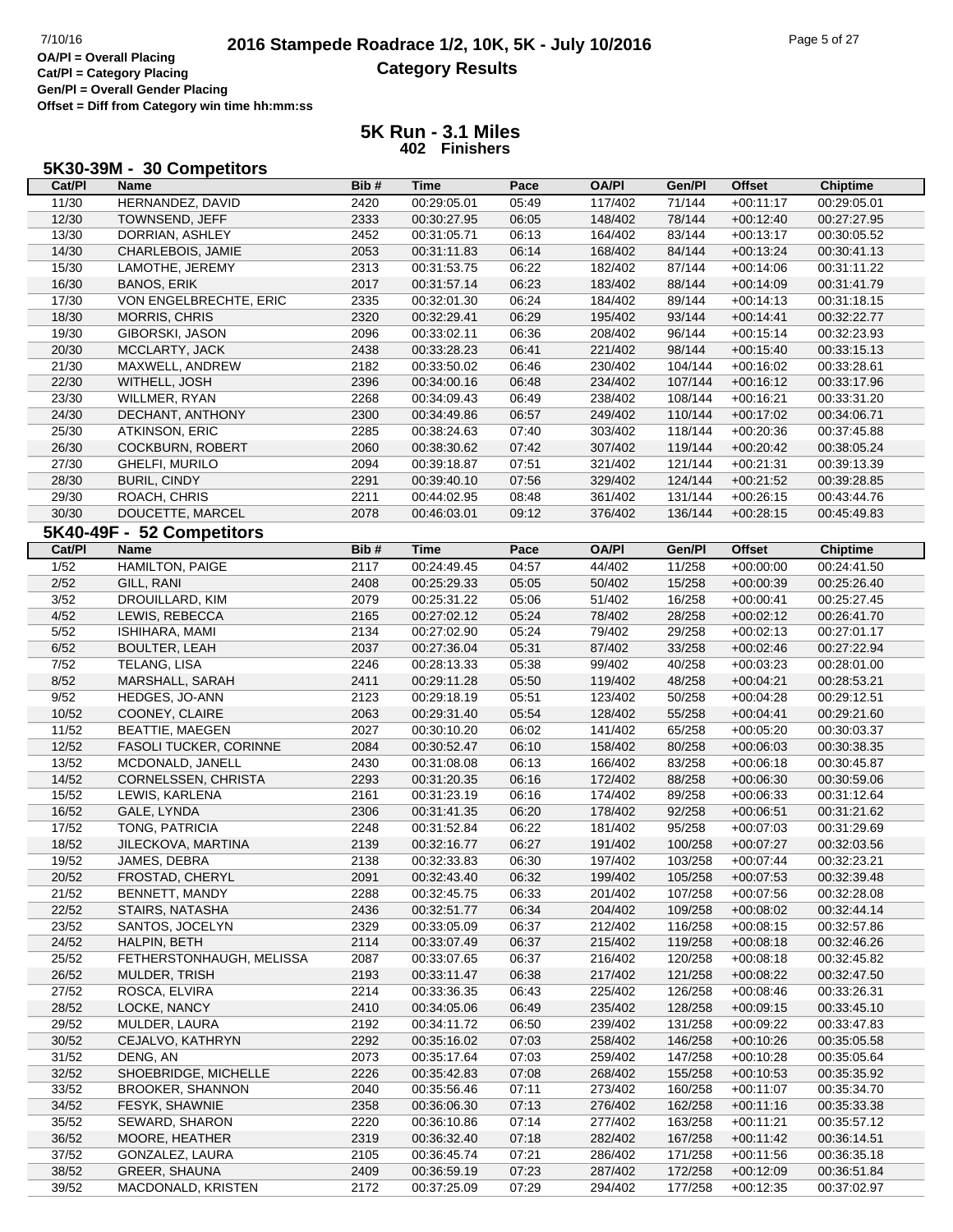**Offset = Diff from Category win time hh:mm:ss**

|        | 5K40-49F - 52 Competitors  |      |             |       |              |         |               |                 |
|--------|----------------------------|------|-------------|-------|--------------|---------|---------------|-----------------|
| Cat/PI | <b>Name</b>                | Bib# | <b>Time</b> | Pace  | <b>OA/PI</b> | Gen/Pl  | <b>Offset</b> | <b>Chiptime</b> |
| 40/52  | MACKAN, KRISTINA           | 2173 | 00:37:34.69 | 07:30 | 296/402      | 179/258 | $+00:12:45$   | 00:37:07.99     |
| 41/52  | COLBOURN, JENNIFER         | 2446 | 00:37:35.83 | 07:31 | 297/402      | 180/258 | $+00:12:46$   | 00:37:09.19     |
| 42/52  | CHERWONKA, JOELLE          | 2057 | 00:38:37.71 | 07:43 | 310/402      | 191/258 | $+00:13:48$   | 00:38:17.30     |
| 43/52  | ANDREAS, LANETTE           | 2282 | 00:39:39.90 | 07:55 | 328/402      | 205/258 | $+00:14:50$   | 00:39:28.65     |
| 44/52  | <b>KRESS, MICHELE</b>      | 2363 | 00:39:56.11 | 07:59 | 331/402      | 207/258 | $+00:15:06$   | 00:39:47.52     |
| 45/52  | PIRIE, BARBARA             | 2205 | 00:40:30.01 | 08:06 | 335/402      | 211/258 | $+00:15:40$   | 00:40:10.54     |
| 46/52  | TALDORF, KRISTA            | 2423 | 00:41:36.76 | 08:19 | 345/402      | 220/258 | $+00:16:47$   | 00:41:17.13     |
| 47/52  | CALDER, TAMMY              | 2046 | 00:41:44.22 | 08:20 | 347/402      | 222/258 | $+00:16:54$   | 00:41:40.46     |
| 48/52  | RAE, ROCHELLE              | 2206 | 00:43:09.34 | 08:37 | 355/402      | 227/258 | $+00:18:19$   | 00:42:48.05     |
| 49/52  | <b>REYNOLDS, MONIQUE</b>   | 2322 | 00:44:11.96 | 08:50 | 363/402      | 232/258 | $+00:19:22$   | 00:44:05.81     |
| 50/52  | <b>BAPTISTE, CANDACE E</b> | 2018 | 00:44:47.20 | 08:57 | 371/402      | 238/258 | $+00:19:57$   | 00:44:36.32     |
| 51/52  | HUNTER, LORI               | 2133 | 00:50:48.08 | 10:09 | 387/402      | 249/258 | $+00:25:58$   | 00:50:31.07     |
| 52/52  | BALDWIN, DEB               | 2287 | 00:53:41.76 | 10:44 | 393/402      | 252/258 | $+00:28:52$   | 00:53:12.17     |
|        | 5K40-49M - 25 Competitors  |      |             |       |              |         |               |                 |
| Cat/PI | <b>Name</b>                | Bib# | <b>Time</b> | Pace  | <b>OA/PI</b> | Gen/Pl  | <b>Offset</b> | <b>Chiptime</b> |
| 1/25   | SQUIRE, GORD               | 2231 | 00:20:24.26 | 04:04 | 9/402        | 7/144   | $+00:00:00$   | 00:20:23.07     |
| 2/25   | MACKENZIE, MACE            | 2174 | 00:23:37.07 | 04:43 | 33/402       | 24/144  | $+00:03:12$   | 00:23:26.46     |
| 3/25   | SUH, KWANG                 | 2244 | 00:24:42.36 | 04:56 | 40/402       | 31/144  | $+00:04:18$   | 00:24:40.72     |
| 4/25   | COUTURE, SYLVAIN           | 2067 | 00:25:52.64 | 05:10 | 55/402       | 38/144  | $+00:05:28$   | 00:25:28.53     |
| $5/25$ | MONTOUTE, NIGEL S.         | 2318 | 00:26:17.96 | 05:15 | 60/402       | 40/144  | $+00:05:53$   | 00:26:11.54     |
| 6/25   | SCOTT, BRAD                | 2219 | 00:26:29.16 | 05:17 | 63/402       | 43/144  | $+00:06:04$   | 00:26:09.43     |
| 7/25   | EDISON, STEPHEN            | 2357 | 00:26:46.23 | 05:21 | 69/402       | 48/144  | $+00:06:21$   | 00:26:37.05     |
| 8/25   | <b>VULIC, MARKO</b>        | 2373 | 00:27:14.52 | 05:26 | 81/402       | 51/144  | $+00:06:50$   | 00:27:08.16     |
| 9/25   | REDEKOP, COLIN             | 2208 | 00:27:58.42 | 05:35 | 96/402       | 58/144  | $+00:07:34$   | 00:27:53.83     |
| 10/25  | ZAFAR, HAMMAD              | 2347 | 00:28:54.71 | 05:46 | 113/402      | 70/144  | $+00:08:30$   | 00:28:46.19     |
| 11/25  | AUJLA, RAJ                 | 2403 | 00:29:15.21 | 05:51 | 121/402      | 73/144  | $+00:08:50$   | 00:29:05.70     |
| 12/25  | FOOTE, BEN                 | 2089 | 00:30:09.25 | 06:01 | 140/402      | 76/144  | $+00:09:44$   | 00:29:40.31     |
| 13/25  | LEBHERZ, BILL              | 2314 | 00:30:14.81 | 06:02 | 144/402      | 77/144  | $+00:09:50$   | 00:30:13.49     |
| 14/25  | FETHERSTONHAUGH, KEN       | 2086 | 00:30:53.73 | 06:10 | 159/402      | 79/144  | $+00:10:29$   | 00:30:31.90     |
| 15/25  | WALLACE, JAMIE             | 2338 | 00:32:13.86 | 06:26 | 188/402      | 91/144  | $+00:11:49$   | 00:31:49.75     |
| 16/25  | YOSHIMURA, WESTON          | 2277 | 00:32:33.75 | 06:30 | 196/402      | 94/144  | $+00:12:09$   | 00:32:22.09     |
| 17/25  | FORD, CARL                 | 2445 | 00:34:35.92 | 06:55 | 246/402      | 109/144 | $+00:14:11$   | 00:34:12.37     |
| 18/25  | BOUDREAU, HAROLD           | 2034 | 00:34:54.85 | 06:58 | 252/402      | 111/144 | $+00:14:30$   | 00:34:35.81     |
| 19/25  | GILLINGWATER, SUE          | 2103 | 00:35:56.53 | 07:11 | 274/402      | 114/144 | $+00:15:32$   | 00:35:40.89     |
| 20/25  | MALONEY, DAVID             | 2177 | 00:37:06.66 | 07:25 | 288/402      | 116/144 | $+00:16:42$   | 00:36:33.74     |
| 21/25  | ZOETEMAN, JASON            | 2279 | 00:39:34.73 | 07:54 | 326/402      | 122/144 | $+00:19:10$   | 00:39:20.99     |
| 22/25  | WITTAL, DAN                | 2273 | 00:39:36.90 | 07:55 | 327/402      | 123/144 | $+00:19:12$   | 00:39:18.83     |
| 23/25  | SMADIS, DOUG               | 2394 | 00:43:49.28 | 08:45 | 359/402      | 130/144 | $+00:23:25$   | 00:43:19.67     |
| 24/25  | SPADEMAN, BEN              | 2370 | 00:47:36.88 | 09:31 | 379/402      | 137/144 | $+00:27:12$   | 00:46:48.54     |
| 25/25  | <b>CULLINGHAM, MIKE</b>    | 2298 | 00:52:29.45 | 10:29 | 392/402      | 141/144 | $+00:32:05$   | 00:51:49.45     |
|        | 5K50-59F - 30 Competitors  |      |             |       |              |         |               |                 |
| Cat/PI | <b>Name</b>                | Bib# | <b>Time</b> | Pace  | <b>OA/PI</b> | Gen/Pl  | Offset        | <b>Chiptime</b> |
| 1/30   | WIEBE, HEATHER             | 2344 | 00:21:16.02 | 04:15 | 13/402       | 3/258   | $+00:00:00$   | 00:21:13.41     |
| 2/30   | MCCAFFREY, JANICE          | 2400 | 00:22:30.97 | 04:30 | 23/402       | 6/258   | $+00:01:14$   | 00:22:29.33     |
| 3/30   | <b>WILSON, NICOLE</b>      | 2271 | 00:28:41.10 | 05:44 | 105/402      | 42/258  | $+00:07:25$   | 00:28:34.03     |
| 4/30   | TAYLOR, KELLY              | 2245 | 00:29:35.50 | 05:55 | 129/402      | 56/258  | $+00:08:19$   | 00:29:30.62     |
| 5/30   | MCCAFFREY, BILL            | 2399 | 00:29:42.41 | 05:56 | 132/402      | 58/258  | $+00:08:26$   | 00:29:35.06     |
| 6/30   | PARKINSON, CYNDI           | 2202 | 00:29:59.76 | 05:59 | 135/402      | 60/258  | $+00:08:43$   | 00:29:43.51     |
| 7/30   | <b>MCINNIS, BRENDA</b>     | 2183 | 00:30:04.18 | 06:00 | 139/402      | 64/258  | $+00:08:48$   | 00:29:51.58     |
| 8/30   | O'CONNOR, MAUREEN          | 2199 | 00:30:23.85 | 06:04 | 147/402      | 70/258  | $+00:09:07$   | 00:30:12.14     |
| 9/30   | VAN SANT, JANE             | 2384 | 00:30:50.29 | 06:10 | 155/402      | 77/258  | $+00:09:34$   | 00:30:29.20     |
| 10/30  | ROSKEY, SUSAN              | 2382 | 00:30:50.39 | 06:10 | 157/402      | 79/258  | $+00:09:34$   | 00:30:31.44     |
| 11/30  | WALKER, SUZY               | 2260 | 00:31:09.33 | 06:13 | 167/402      | 84/258  | $+00:09:53$   | 00:31:01.64     |
| 12/30  | KELLY, KATE                | 2388 | 00:31:46.88 | 06:21 | 180/402      | 94/258  | $+00:10:30$   | 00:31:14.34     |
| 13/30  | KIRKER, ANNE               | 2389 | 00:32:24.04 | 06:28 | 194/402      | 102/258 | $+00:11:08$   | 00:32:20.18     |
| 14/30  | HORNE, KATHLEEN            | 2131 | 00:32:36.39 | 06:31 | 198/402      | 104/258 | $+00:11:20$   | 00:32:27.48     |
| 15/30  | TALDORF, SYLVIA            | 2424 | 00:32:56.04 | 06:35 | 205/402      | 110/258 | $+00:11:40$   | 00:32:36.99     |
| 16/30  | RUDY, CAROL                | 2328 | 00:33:34.56 | 06:42 | 223/402      | 125/258 | $+00:12:18$   | 00:33:17.62     |
| 17/30  | DELANEY, LYNN              | 2301 | 00:34:05.25 | 06:49 | 236/402      | 129/258 | $+00:12:49$   | 00:33:56.52     |
| 18/30  | BORDEN, CHERYL             | 2032 | 00:34:48.86 | 06:57 | 248/402      | 139/258 | $+00:13:32$   | 00:34:28.10     |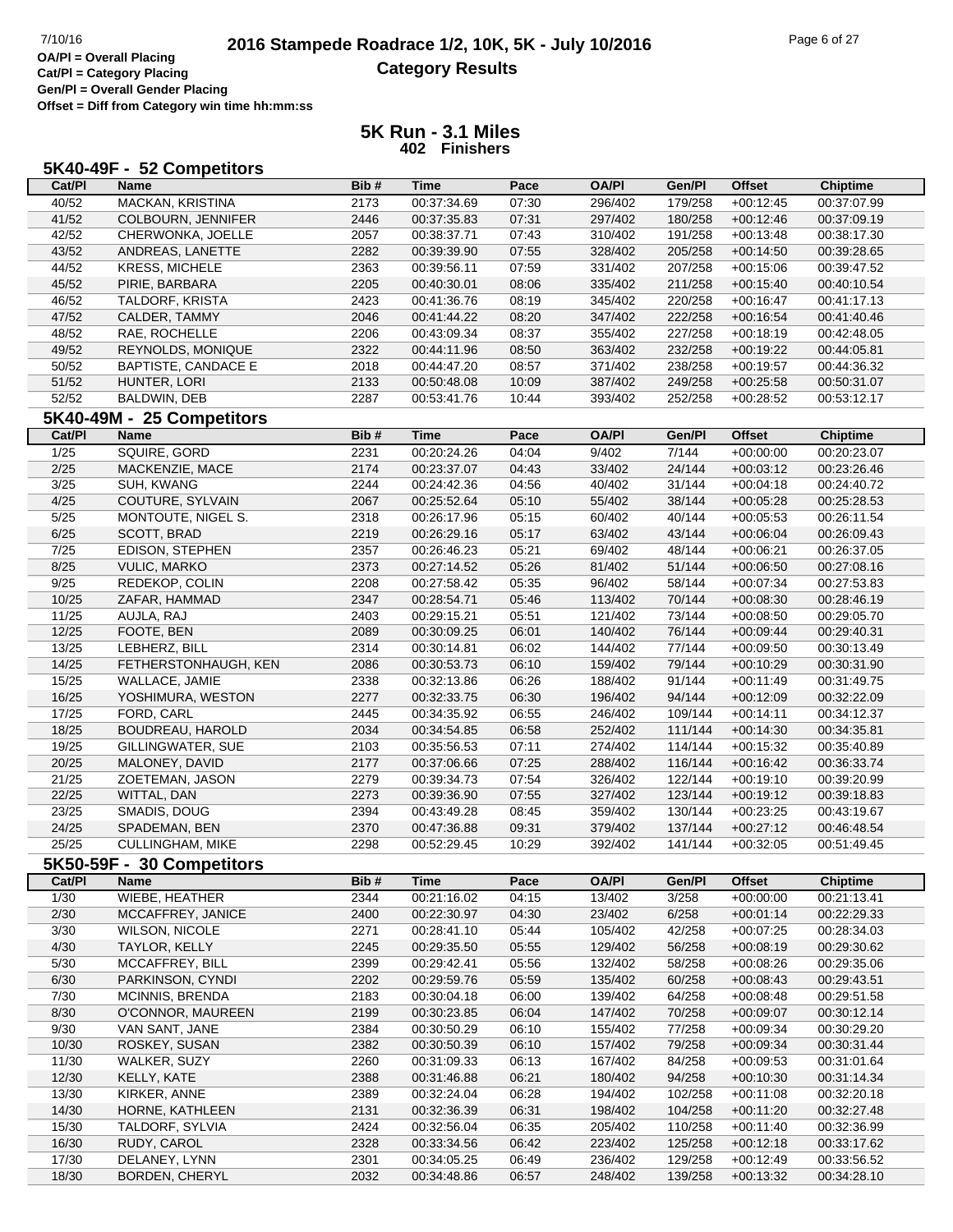**Offset = Diff from Category win time hh:mm:ss**

| 5K50-59F - 30 Competitors |  |  |
|---------------------------|--|--|
|---------------------------|--|--|

| Cat/PI         | Name                      | Bib# | <b>Time</b> | Pace  | <b>OA/PI</b> | Gen/Pl  | <b>Offset</b> | <b>Chiptime</b> |
|----------------|---------------------------|------|-------------|-------|--------------|---------|---------------|-----------------|
| 19/30          | NOLKE, CHERYL             | 2198 | 00:36:10.93 | 07:14 | 278/402      | 164/258 | $+00:14:54$   | 00:35:57.64     |
| 20/30          | KYLE, TERESA              | 2391 | 00:36:42.31 | 07:20 | 283/402      | 168/258 | $+00:15:26$   | 00:36:38.93     |
| 21/30          | CHILDS, HOLLY             | 2058 | 00:37:10.41 | 07:26 | 292/402      | 176/258 | $+00:15:54$   | 00:36:45.03     |
| 22/30          | STONE, ANNE               | 2240 | 00:37:32.97 | 07:30 | 295/402      | 178/258 | $+00:16:16$   | 00:37:18.85     |
| 23/30          | GJURA, JULIE              | 2100 | 00:37:59.00 | 07:35 | 301/402      | 184/258 | $+00:16:42$   | 00:37:42.96     |
| 24/30          | HATCHER, DELORES          | 2118 | 00:40:19.85 | 08:03 | 333/402      | 209/258 | $+00:19:03$   | 00:39:52.81     |
| 25/30          | COOPER, BARB              | 2064 | 00:42:19.31 | 08:27 | 350/402      | 224/258 | $+00:21:03$   | 00:41:50.47     |
| 26/30          | SHUTTLEWORTH, SHARON      | 2227 | 00:46:01.94 | 09:12 | 374/402      | 240/258 | $+00:24:45$   | 00:45:33.54     |
| 27/30          | SHERMAN, JADINE           | 2222 | 00:49:15.46 | 09:51 | 383/402      | 245/258 | $+00:27:59$   | 00:48:49.28     |
| 28/30          | DUFFNEY, SHELLY           | 2304 | 00:53:42.52 | 10:44 | 394/402      | 253/258 | $+00:32:26$   | 00:53:12.74     |
| 29/30          | SCOTT, JENNIFER           | 2422 | 00:57:33.49 | 11:30 | 397/402      | 255/258 | $+00:36:17$   | 00:56:44.38     |
| 30/30          | BUCHANAN, AUDREY          | 2290 | 01:00:38.84 | 12:07 | 400/402      | 257/258 | $+00:39:22$   | 00:59:50.91     |
|                | 5K50-59M - 26 Competitors |      |             |       |              |         |               |                 |
| Cat/PI         | <b>Name</b>               | Bib# | <b>Time</b> | Pace  | <b>OA/PI</b> | Gen/Pl  | <b>Offset</b> | <b>Chiptime</b> |
| $\frac{1}{26}$ | PAQUET, MARC              | 2201 | 00:20:29.32 | 04:05 | 10/402       | 8/144   | $+00:00:00$   | 00:20:28.38     |
| 2/26           | JOHNSTONE, ROBB           | 2140 | 00:22:35.17 | 04:31 | 24/402       | 18/144  | $+00:02:05$   | 00:22:29.88     |
| 3/26           | CONEYBEARE, STEVE         | 2061 | 00:22:52.40 | 04:34 | 26/402       | 20/144  | $+00:02:23$   | 00:22:43.81     |
| 4/26           | FILLIP, TODD              | 2387 | 00:24:01.55 | 04:48 | 36/402       | 27/144  | $+00:03:32$   | 00:23:57.36     |
| 5/26           | ARSENAULT, RICHARD        | 2006 | 00:24:31.16 | 04:54 | 39/402       | 30/144  | $+00:04:01$   | 00:24:26.46     |
| 6/26           | ASTRIDGE, MARK            | 2009 | 00:26:49.24 | 05:21 | 72/402       | 49/144  | $+00:06:19$   | 00:26:34.78     |
| 7/26           | KEELING, JAMES            | 2432 | 00:27:29.00 | 05:29 | 83/402       | 53/144  | $+00:06:59$   | 00:27:01.06     |
| 8/26           | JULIEN, BLAINE            | 2141 | 00:28:18.48 | 05:39 | 102/402      | 61/144  | $+00:07:49$   | 00:28:13.38     |
| 9/26           | STONE, DOUG               | 2241 | 00:28:26.33 | 05:41 | 103/402      | 62/144  | $+00:07:57$   | 00:28:12.19     |
| 10/26          | MISMAS, DAVID             | 2189 | 00:28:41.32 | 05:44 | 106/402      | 64/144  | $+00:08:12$   | 00:28:34.09     |
| 11/26          | TRIPP, ROB                | 2251 | 00:28:48.44 | 05:45 | 111/402      | 68/144  | $+00:08:19$   | 00:28:41.79     |
| 12/26          | KINSMAN, CRAIG            | 2150 | 00:28:50.64 | 05:46 | 112/402      | 69/144  | $+00:08:21$   | 00:28:45.63     |
| 13/26          | PLATTEN, DALE             | 2444 | 00:29:40.77 | 05:56 | 131/402      | 74/144  | $+00:09:11$   | 00:29:32.39     |
| 14/26          | SHERMAN, EDWARD           | 2221 | 00:30:57.85 | 06:11 | 160/402      | 80/144  | $+00:10:28$   | 00:30:46.69     |
| 15/26          | KIRK, GARY                | 2311 | 00:31:02.09 | 06:12 | 161/402      | 81/144  | $+00:10:32$   | 00:30:57.27     |
| 16/26          | BALL, DAVID               | 2427 | 00:31:03.24 | 06:12 | 162/402      | 82/144  | $+00:10:33$   | 00:30:41.61     |
| 17/26          | HEDGES, WARREN            | 2125 | 00:32:23.54 | 06:28 | 193/402      | 92/144  | $+00:11:54$   | 00:32:17.30     |
| 18/26          | RUDY, BLAIR               | 2327 | 00:33:34.57 | 06:42 | 224/402      | 99/144  | $+00:13:05$   | 00:33:18.03     |
| 19/26          | VAN SANT, BEN             | 2372 | 00:33:51.60 | 06:46 | 231/402      | 105/144 | $+00:13:22$   | 00:33:31.87     |
| 20/26          | BOYER, MARC               | 2404 | 00:35:10.06 | 07:02 | 257/402      | 112/144 | $+00:14:40$   | 00:34:39.36     |
| 21/26          | ROONEY, KEVIN             | 2213 | 00:35:34.65 | 07:06 | 264/402      | 113/144 | $+00:15:05$   | 00:35:12.74     |
| 22/26          | <b>BARKER, PAUL</b>       | 2022 | 00:36:13.14 | 07:14 | 280/402      | 115/144 | $+00:15:43$   | 00:35:53.60     |
| 23/26          | GOODING, ALAN             | 2107 | 00:43:39.42 | 08:43 | 358/402      | 129/144 | $+00:23:10$   | 00:43:36.88     |
| 24/26          | HEDGES, DALE              | 2122 | 00:44:20.25 | 08:52 | 366/402      | 132/144 | $+00:23:50$   | 00:44:14.93     |
| 25/26          | HEWITT, DAVE              | 2126 | 00:44:31.94 | 08:54 | 369/402      | 133/144 | $+00:24:02$   | 00:44:13.11     |
| 26/26          | SMITH, CAM                | 2429 | 00:48:01.64 | 09:36 | 380/402      | 138/144 | $+00:27:32$   | 00:47:58.85     |
|                | 5K60-69F - 12 Competitors |      |             |       |              |         |               |                 |
| Cat/PI         |                           | Bib# | <b>Time</b> | Pace  | <b>OA/PI</b> | Gen/Pl  | <b>Offset</b> | <b>Chiptime</b> |
| 1/12           | Name<br>ANDERSON, SUSAN   | 2281 | 00:27:52.23 | 05:34 | 95/402       | 38/258  | $+00:00:00$   | 00:27:43.24     |
| 2/12           | METCALF, LYNN             | 2188 | 00:29:19.97 | 05:51 | 124/402      | 51/258  | $+00:01:27$   | 00:29:14.95     |
| 3/12           | YELLIN, MICHELLE          | 2276 | 00:30:18.22 | 06:03 | 146/402      | 69/258  | $+00:02:25$   | 00:30:13.44     |
| 4/12           | GYONYOR, MARY LOU         | 2111 | 00:30:45.07 | 06:09 | 152/402      | 74/258  | $+00:02:52$   | 00:30:36.26     |
| 5/12           | BELL, PAT                 | 2029 | 00:30:46.35 | 06:09 | 153/402      | 75/258  | $+00:02:54$   | 00:30:42.07     |
| 6/12           | BROWN, SANDY              | 2428 | 00:31:18.20 | 06:15 | 169/402      | 85/258  | $+00:03:25$   | 00:31:10.66     |
| 7/12           | KING, SANDRA              | 2148 | 00:31:29.47 | 06:17 | 177/402      | 91/258  | $+00:03:37$   | 00:31:21.06     |
| 8/12           | FREIBURGER, FRAN          | 2090 | 00:33:12.06 | 06:38 | 218/402      | 122/258 | $+00:05:19$   | 00:33:00.14     |
| 9/12           | DUKE, GRACE               | 2419 | 00:34:55.57 | 06:59 | 254/402      | 143/258 | $+00:07:03$   | 00:34:38.08     |
| 10/12          | CLARKE, MARIE             | 2435 | 00:39:17.39 | 07:51 | 320/402      | 200/258 | $+00:11:25$   | 00:39:03.27     |
| 11/12          | HONG, SOOK                | 2130 | 00:40:39.54 | 08:07 | 336/402      | 212/258 | $+00:12:47$   | 00:40:35.77     |
| 12/12          | HUCULAK, SHARON           | 2309 | 01:00:38.98 | 12:07 | 401/402      | 258/258 | $+00:32:46$   | 00:59:50.00     |
|                |                           |      |             |       |              |         |               |                 |
|                | 5K60-69M - 5 Competitors  |      |             |       |              |         |               |                 |
| Cat/PI         | <b>Name</b>               | Bib# | <b>Time</b> | Pace  | <b>OA/PI</b> | Gen/Pl  | <b>Offset</b> | <b>Chiptime</b> |
| 1/5            | VANGILST, JIM             | 2376 | 00:23:31.82 | 04:42 | 31/402       | 22/144  | $+00:00:00$   | 00:23:26.72     |
| $2/5$          | LEE, DON                  | 2160 | 00:23:39.70 | 04:43 | 34/402       | 25/144  | $+00:00:07$   | 00:23:36.95     |
| 3/5            | MCKINNON, ROBERT          | 2185 | 00:23:43.55 | 04:44 | 35/402       | 26/144  | $+00:00:11$   | 00:23:42.70     |
| 4/5            | BELL, HARRY               | 2028 | 00:24:13.21 | 04:50 | 37/402       | 28/144  | $+00:00:41$   | 00:24:11.40     |